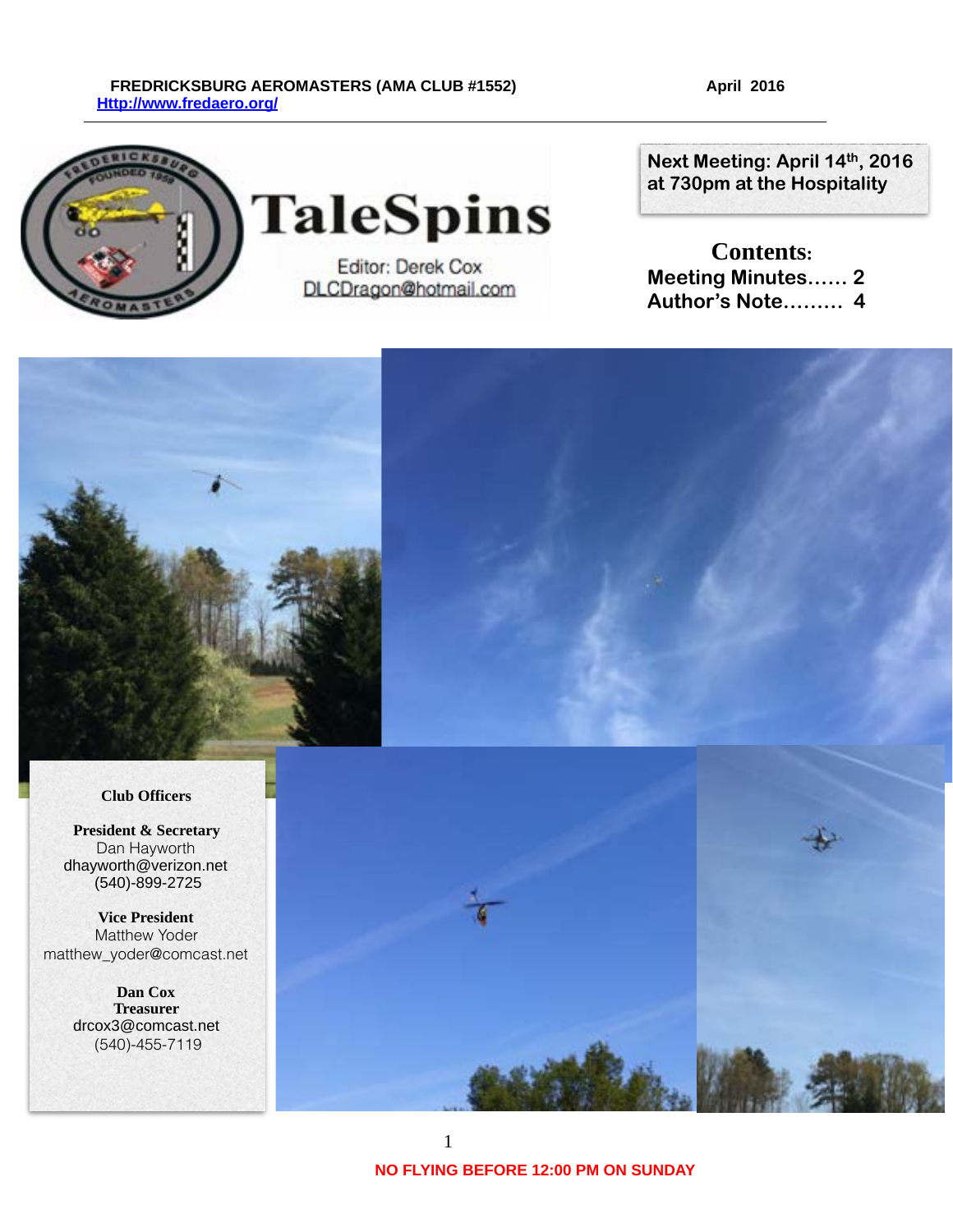# *Fredericksburg Aeromasters Meeting Minutes*

# **March 10, 2016**

**Call to Order:** Dan Hayworth- Welcomed members, called to order at 7:30 p.m. with 14 present, one guest…. Dave Kimmel.

**Secretary Report:** Minutes of February meeting were approved and motion to accept by Dan H, and seconded by Dan Cox.

**Treasurers Report**: Read by Dan Cox and was reported as of 3/10/16.

- Checking account balance \$ 1334.86
- Savings account balance \$ 563.22
- Total \$ 1898.08
- Paid members: Current clubs membership 31. Hank Mausolf made the motion to accept the report, seconded by Dan Cox.

## **Committee Reports:**

**Safety** - Jim Braithwaite – All is well.

**Field** - Bruce Simpson –Will start mowing / preparing the mower.

**Training -** Jim Chandler – OK

**Newsletter** – Derek Cox - Fine

**Website** - Brian Mausolf – OK

### **Old Business:**

1. Shelter project on hold, however will continue to use portable shade pop-ups, and will add a table on the back of the current shelter. Prior approval of \$150.00 on the project.

2. Larry Lycett provided an estimate on a walk behind brush cutter rental (Bush Master). They are equal to a small bush hog and are effective in removing small brush like we have. Rental is \$85.00 per day. He believes a good bit of what field needs addressed and could be done in one or two days. Machine is self propelled but can be physically hard on body. If we have 3 or 4 people to spread out work it would be best. Membership will schedule a work day.

3. Bruce Simpson - Field work day for shed repairs, and field high grass/brush mowing. Prior approval for shed repairs (\$100), brush cutter (\$200), and back table (\$150). Bruce made the motion to schedule the work day on April 16<sup>th</sup> (rain date April 23) Jimmy seconded, and all in favor. In addition of the above funds Bruce / Jimmy made a motion to add fertilizer  $\&$  lime (\$400), hotdogs & buns (\$50) to the work day on the  $16<sup>th</sup>...$  all in favor.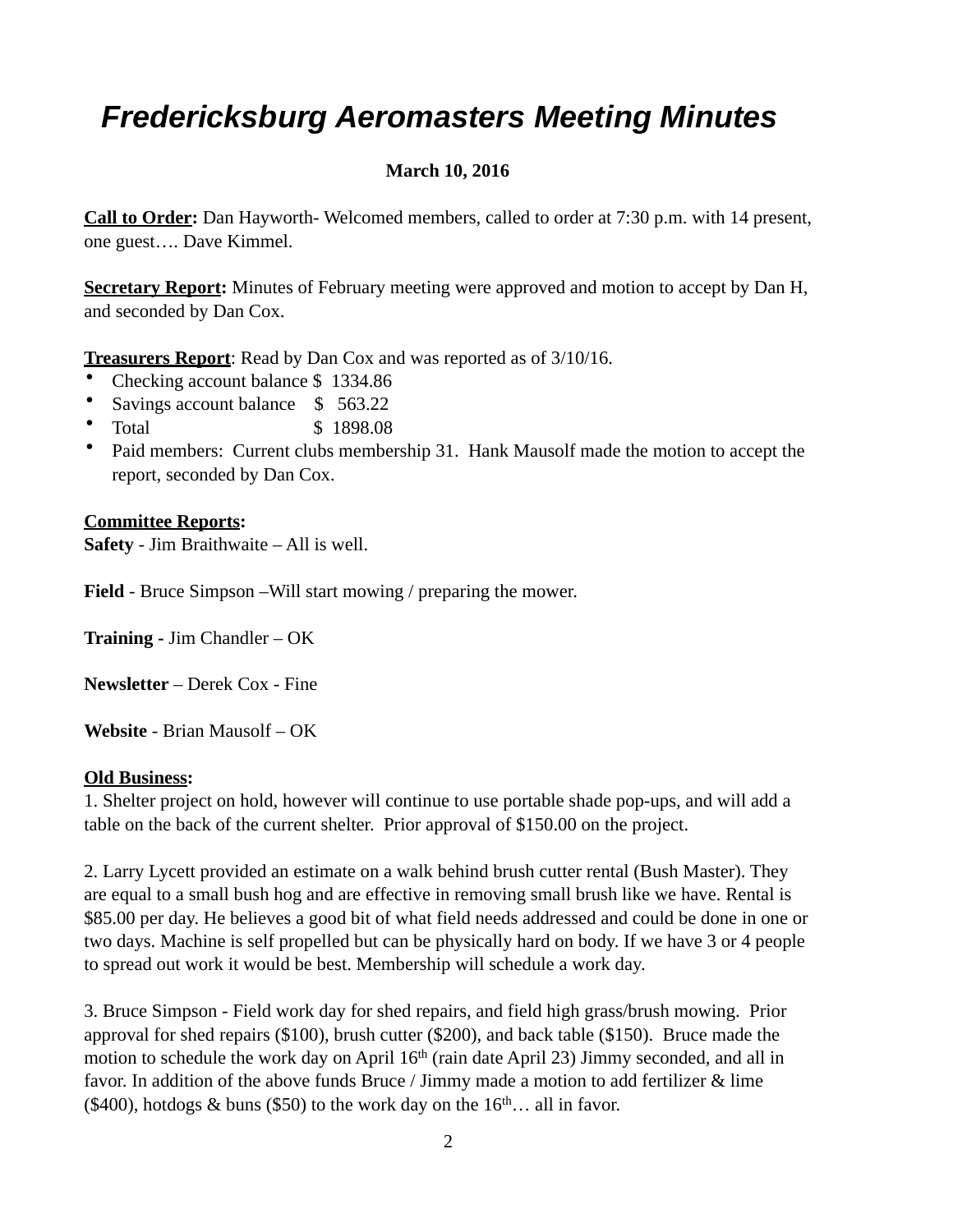Project managers are:

- Bruce: Shed repair / hotdogs.
- Jimmy: Table on the back of the current shelter / fertilizer and lime.
- Larry Lycett: Procure brush cutter.
- 4. Larry made motion to send \$50 check to the Moss Free Clinic, Dan Cox seconded, all in favor. Complete, mailed today.
- 5. Rep. Bill Shuster, who chairs the House Transportation and Infrastructure Committee, introduced a [new draft](http://cl.exct.net/?qs=83fd2ba37621bcd2f4adefe59af86560a0538ed4c877b21e903cb4626602f0b8) of the FAA reauthorization bill, titled the "Aviation Innovation, Reform, and Reauthorization (AIRR) Act." This bill is critical to preserving our voluntary, community-based approach to the model aviation community across the country. Update – still in review.
- 6. Dan Hayworth opened up discussions in reference to membership and initiation fees. There was much input but no motions were made. We'll leave this item open for further discussions.
- 7. The AOPA "Camping in VA Airports" is hosting a three day event (June 3-5, 2016) at Shannon Airport. We have been invited to come out and participate with our static display and possible a small flying segment in the late afternoon. We may also support their Warrington and Newport News Airport events. Based on limited space a decision was made to support this event with static display… no flying.
- 8. Shannon Airport, Hot Cake Breakfast. Five members met on March 5<sup>th</sup> at 10:00 a.m. and enjoyed the breakfast. We had a chance to meet the AOPA members putting together the June "Camping in VA Airports." This was a great morning and I recommend we do this a few time a year. We will try this again in April.

### **New Business:**

- 1. Karl Hodgson donated an airplane to the club…. Sold at the field for \$100.00. Thanks Karl!
- 2. St Elmo's fun fly will be held May  $7<sup>th</sup>$  rain date the  $14<sup>th</sup>$ . Event setup around 9:00 a.m.
	- Program; Matt
	- Dan; Hotdogs etc.
	- Karl; Drinks
	- Jimmy; Grill set up
	- Jim Braithwaite; ice
	- Sides; Club members are encouraged to bring a side dish.